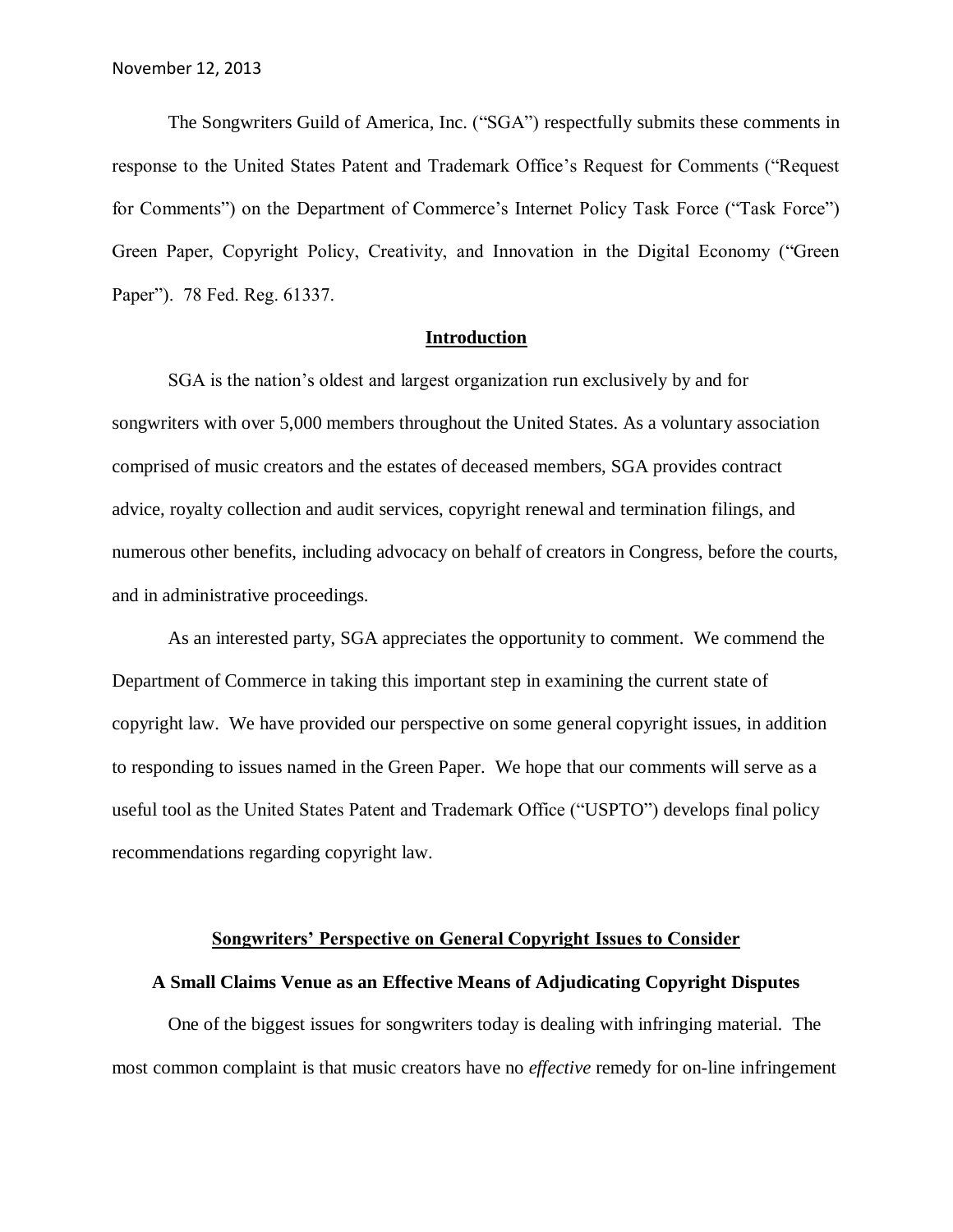$\overline{a}$ 

under the present system. Currently, songwriters have the option of either filing a lawsuit in federal court after engaging in the cumbersome process of using the DMCA Notice and Takedown system, or foregoing enforcement altogether. For many songwriters, the former option is so expensive and challenging, costing on average hundreds of thousands of dollars, that it does not really represent an option at all. Because of this, SGA strongly supports the concept of establishing a forum in which individual copyright owners could pursue infringement claims that individually have a relatively small economic value but together might mean the difference between economic survival and bankruptcy, and we are heartened that among the Task Force's recommendations is the support of the Copyright Office's examination of possible small claims procedures.

While SGA firmly believes that an alternative forum should be established to deal with copyright small claims, we understand that there are significant challenges surrounding its implementation. These include determining the proper forum, logistics, legal threshold, scope of causes and actions and remedies, and process for appeal. We hope to ease these challenges by offering our suggestions.

In regard to choosing a proper forum, SGA and the Copyright Office agree that Congress should consider developing a specialized administrative entity to which copyright small claims can be brought, rather than introducing a copyright small claims process into the existing federal or state court systems.<sup>1</sup> While a new forum within the federal court system may be more effective than the current system, it would still be too expensive for individual copyright owners. Regarding the state court system, we agree with the Copyright Office that state courts lack the

<sup>1</sup> U.S. Copyright Office, A Report of the Register of Copyrights on Copyright Small Claims (2013), at 4 *available at*: http://www.copyright.gov/docs/smallclaims/usco-smallcopyrightclaims.pdf.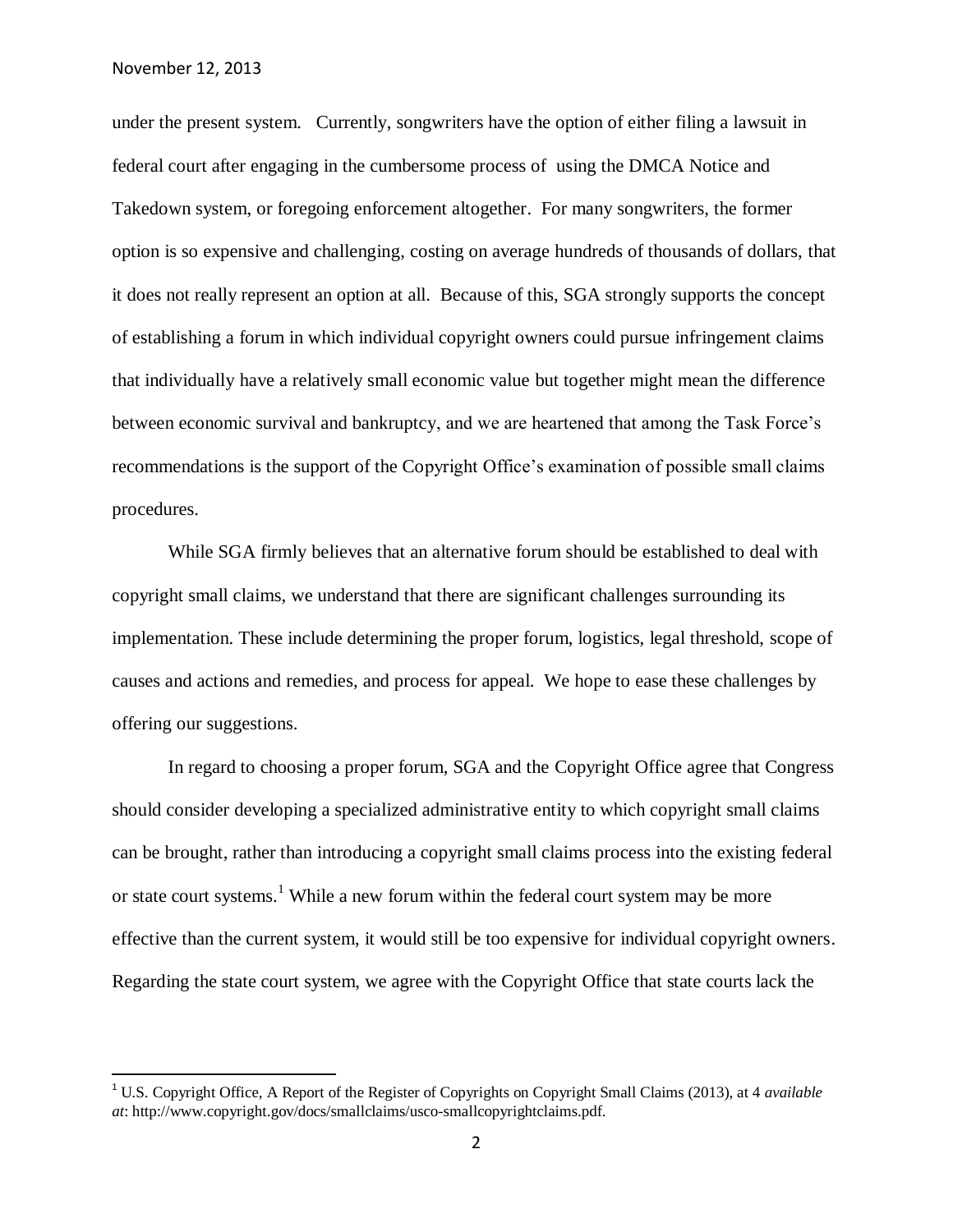requisite knowledge and resources necessary to adjudicate copyright cases.<sup>2</sup> Because such expertise is required, we believe that a venue affiliated with the Copyright Office would be most appropriate.

Determining the logistics of a copyright small claims venue poses the challenge of finding the most cost-effective and efficient way for both copyright owners to bring infringement claims and alleged infringers to defend against such claims. For this reason, SGA suggests allowing parties to appear via electronic means. Requiring personal appearances in effect requires parties to pay travel costs and spend time away from work. If parties may submit letters or conduct phone or video conferences, the time and money needed to bring or defend a case would be significantly lowered. In addition, copyright owners should be able to name multiple defendants in the same suit. When a copyrighted work is infringed, it is often infringed multiple times by more than one person. Bringing a separate suit against each alleged infringer can prove quite costly. Allowing creators to file one action with multiple defendants would significantly cut this cost.

In deciding what claims would be appropriate for a copyright small claims venue, the threshold claim amount must be determined – meaning one must answer the question "what is a small claim?" While SGA does not have an exact value, we believe it should be high enough to encourage individual creators to use the new system and not so high that defendants might be prejudiced by the more informal procedures. Also, as a method of protecting defendants, copyright owners should have to certify the veracity of their claim before defendants are required to appear. This procedure works well with small claims and would be easy for a copyright owner appearing *pro se* to understand.

 2 *Id*, at 95-97.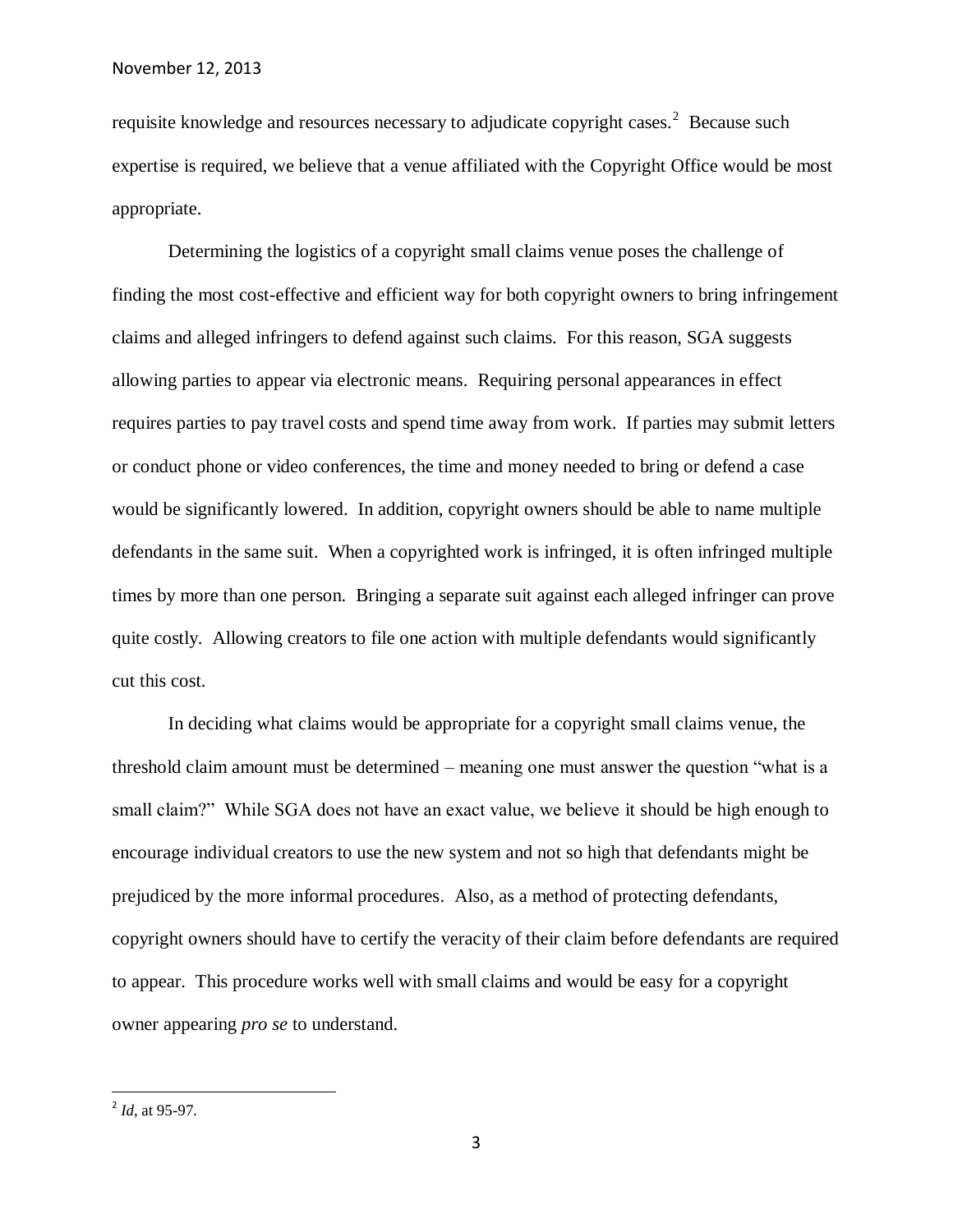In addition to determining which claims are appropriate for the small claims venue, one must also determine which claims are not. SGA understands that cases involving the defense of fair use can be very complicated and fact-specific. For this reason, SGA believes that if a bona fide fair use defense is raised and it is credible and substantial, the case should be dismissed without prejudice with the option of removal to federal court. Some stakeholders believe that music copyright infringement claims should be excluded from any copyright small claims court. SGA strongly opposes this suggestion.

One significant concern for SGA is the effect that the establishment of a small claims venue will have on the remedies available to copyright owners. SGA believes that a small claims court should offer statutory damages. Moreover, SGA strongly feels that there must be some assurance that the level of damages awarded by small claims courts must not in any way be used to undercut currently available damages (whether statutory or otherwise) in federal court. SGA also believes that the small claims court should be authorized to issue injunctive relief, at least in some instances. Regarding the award of legal fees as a remedy, SGA believes that this should not be available as a remedy in the small claims venue. Awarding legal fees could counteract many of the benefits of a small claims venue. For example, a party would be less likely to bring a small claims action if there was the risk that the defendant hires an attorney, incurs expenses, and then prevails. It may also provide less of an incentive for parties to appear *pro se*.

As noted, the process of setting up such a small claims system to address the "lack of effective remedies for creators" will be complex, but SGA firmly believes that all of the objections so far raised by opponents of such a solution can be overcome through carefully crafted legislation.

4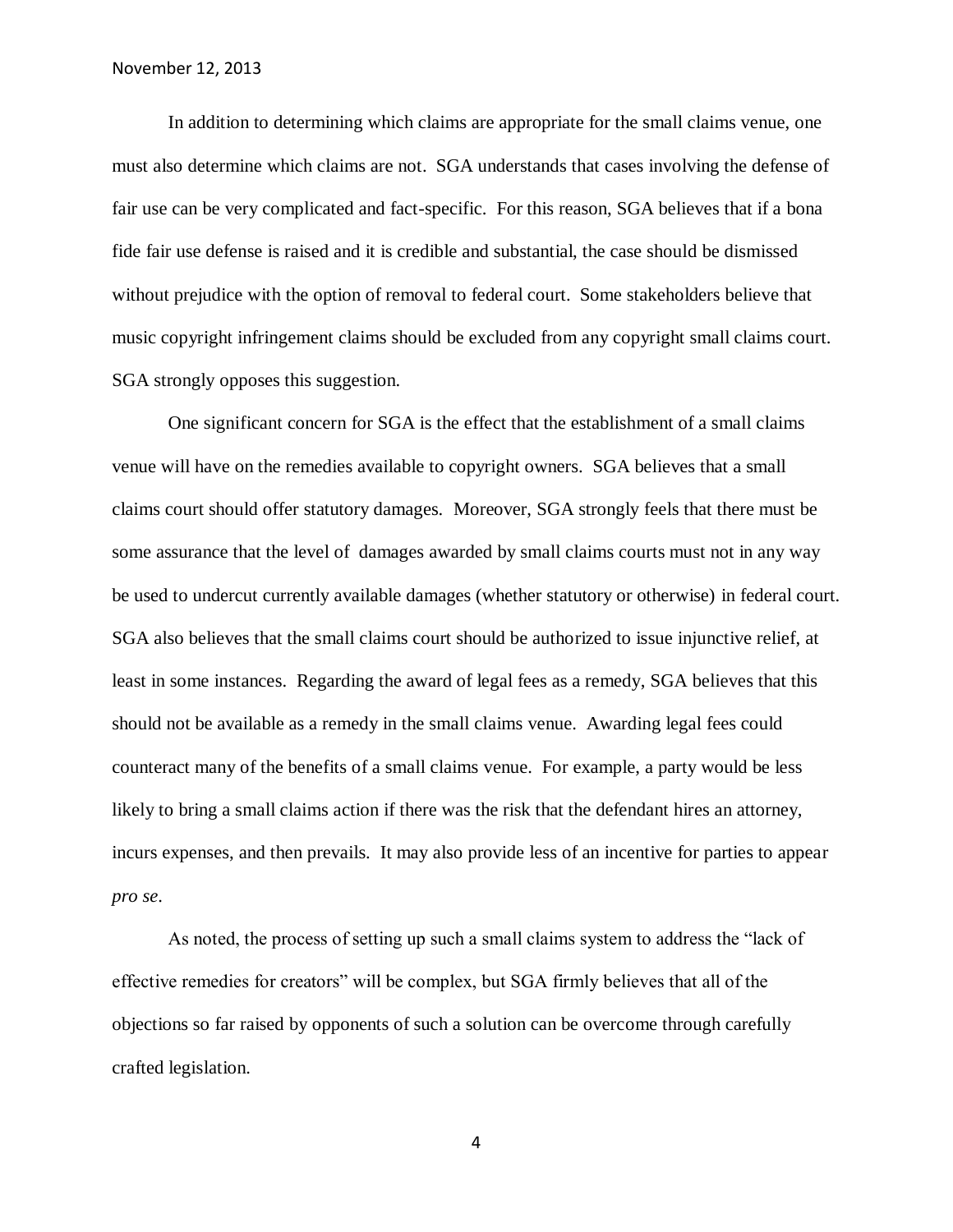## **An Emphasis on Copyright as a True Property Right**

As stated, we commend the Task Force's efforts to gain a better understanding of copyright law and how it works in actuality, rather than theory. The Green Paper, however, seems to emphasize balancing the rights of the user with the rights of the copyright holder, treating copyright as an economic theory, rather than a property right. SGA believes that, in order to fully examine copyright law, the Task Force must open a dialogue considering additional philosophies of copyright, including the well seasoned notion of copyright law as a constitutional property right.

SGA understands that this may not be the most popular view of copyright, but we believe this can and should change. Authors invest time and money into their creations and deserve a return on their investments in the same way as do those who invest in tangible property. Promoting this view of copyright as a true property right will hopefully influence Congress and the courts, as well as curtail infringement. If more users of copyrighted materials understood that infringing an author's work is no different than stealing property from a store, users might be less likely to infringe. Moreover, emphasizing copyright's similarities to other property rights could induce Congress to consider shifting the burden of policing the Internet, at least in part, from the copyright owner—who in the case of the individual songwriter has neither the time nor the wherewithal to do so--to the copyright user. The result would be a greater incentive to invest in creative work.

5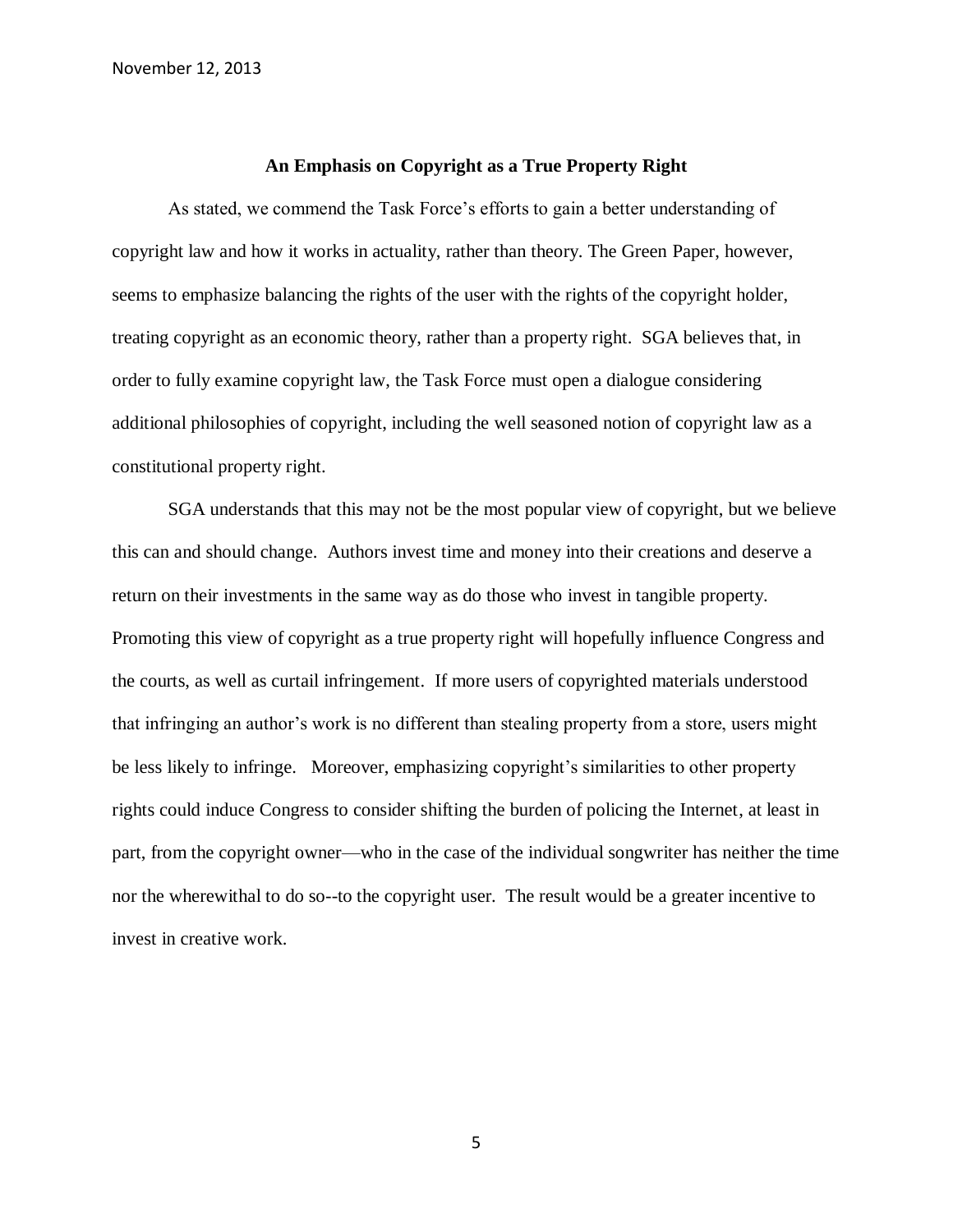## **Songwriters' Perspective on Issues Identified in the Green Paper**

### **First Sale in the Digital Environment**

The Green Paper sought comment on the "relevance and scope of the first sale doctrine in the digital environment."<sup>3</sup> On this issue, SGA agrees with the Copyright Office in its recommendation that the first sale doctrine should not be extended.<sup>4</sup> The Copyright Office did a thorough investigation into the expansion of the doctrine and determined that "the risk that expansion of section 109 will lead to increased digital infringement weighs heavily against such an expansion."<sup>5</sup>

When the user of a tangible work gives or sells the work to another user, in compliance with the first sale doctrine, he/she is no longer in possession of the work. This is not the case with digital works. If the first sale doctrine were applied to digital works, the original purchaser could continue using the work to its full extent while sharing an exact copy with another person. A suggested protective measure for this is the "forward and delete" method, which would require the original purchaser to delete the work immediately after sharing it. SGA believes that this is not an effective protection, as it would be utterly impossible to enforce, and if history is a guide, would be flagrantly ignored. Extending the first sale doctrine to digital works would legitimize sharing an exact copy of a digital work, in effect legitimizing piracy.

#### **Statutory Damages**

The Green Paper states that "in the online environment... the availability of statutory damages is increasingly important."<sup>6</sup> SGA agrees. In order to deter infringers, monetary damages must be the anticipated remedy in a copyright infringement action. The Copyright Act

 $\overline{a}$ 

<sup>&</sup>lt;sup>3</sup> Green Paper, at 38.

<sup>&</sup>lt;sup>4</sup> U.S. Copyright Office, A Report of the Register of Copyrights Pursuant to  $\S$  104 of the Digital Millennium Copyright Act, at 97 (2004), *available at* http://www.copyright.gov/reportsstudies/dmca/sec-104-report-vol-1.pdf. 5 *Id*, at 99.

 $<sup>6</sup>$  Green Paper, at 51.</sup>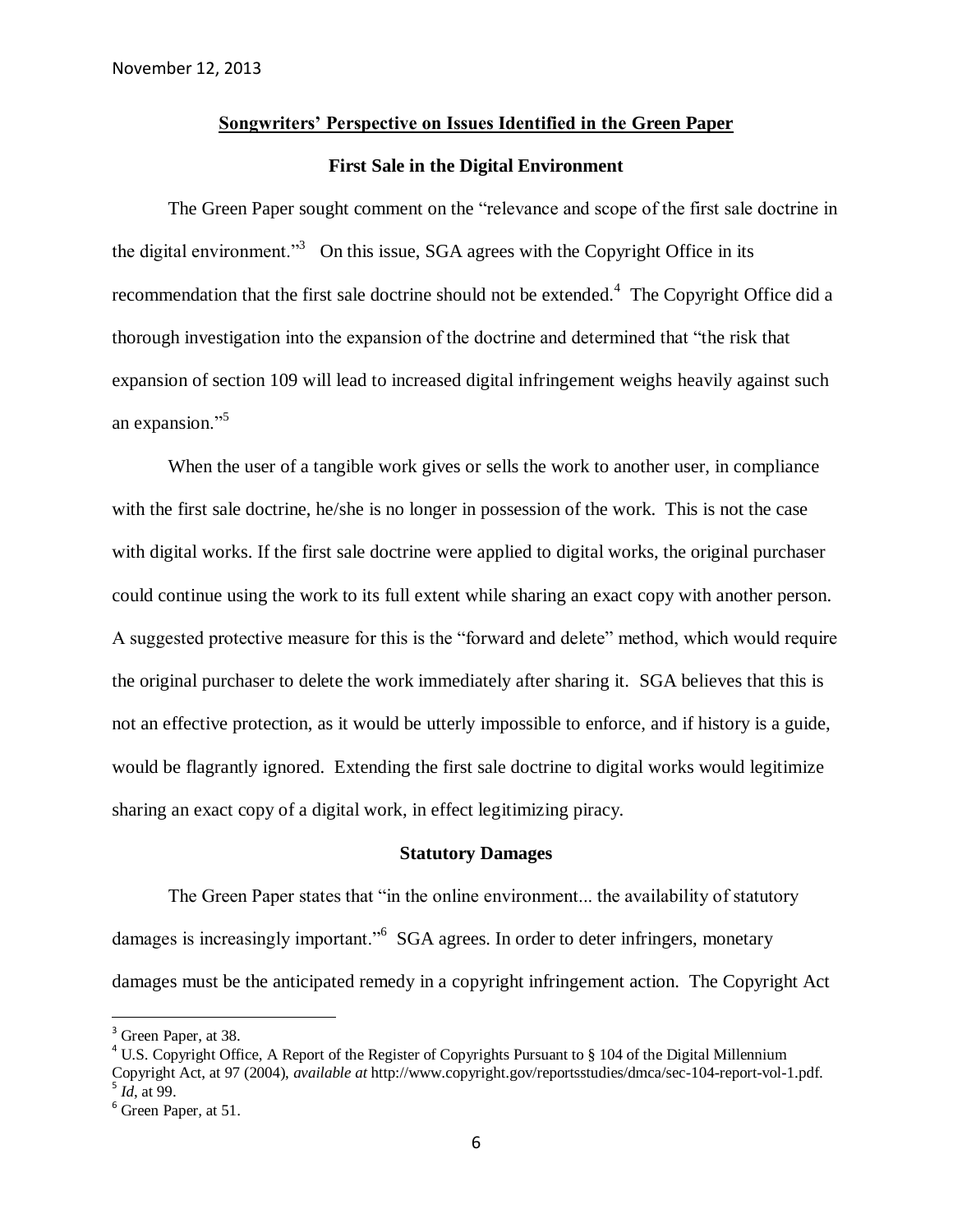permits statutory damages, allowing a copyright holder to seek damages within a statutory range, because it is difficult to prove actual damages. With online infringements, it is nearly impossible to determine the scope of infringement, making this difficulty even more prominent. As explained in the Green Paper, Congress recognized the importance of statutory damages as a deterrent when it passed the Digital Theft Deterrence and Copyright Damages Improvement Act of 1999, which increased the statutory level of damages.<sup>7</sup> SGA agrees with the Green Paper and Congress and believes that statutory damages are necessary to effectively deter copyright infringement and are becoming more and more crucial in the Internet era.

### **Improving the DMCA Notice and Takedown System**

The Green Paper outlines the frustrations of parties on all sides of the issue with the DMCA Notice and Takedown system. SGA agrees that this system needs to be improved. Currently, copyright holders with limited resources have the duty of policing infringing material on their own. Further, very soon after a copyright holder successfully uses the notice and takedown system, the infringing content may be back online. SGA would like to find a way to effectively take down infringing content without using the very limited resources of songwriters and other similar copyright holders.

The Green Paper and some commenters have proposed a small claims venue as an alternative to the DMCA notice and takedown system. While, as expressed above, SGA strongly supports the creation of a small claims venue as an alternative to federal court, we believe there are many issues that need to be resolved before it can serve as an alternative to the DMCA notice and takedown system. If Congress chooses to take on this challenge, it must resolve these issues in a way that does not burden the individual creator.

 $\overline{a}$ 

 $<sup>7</sup>$  Green Paper citing Act, 51.</sup>